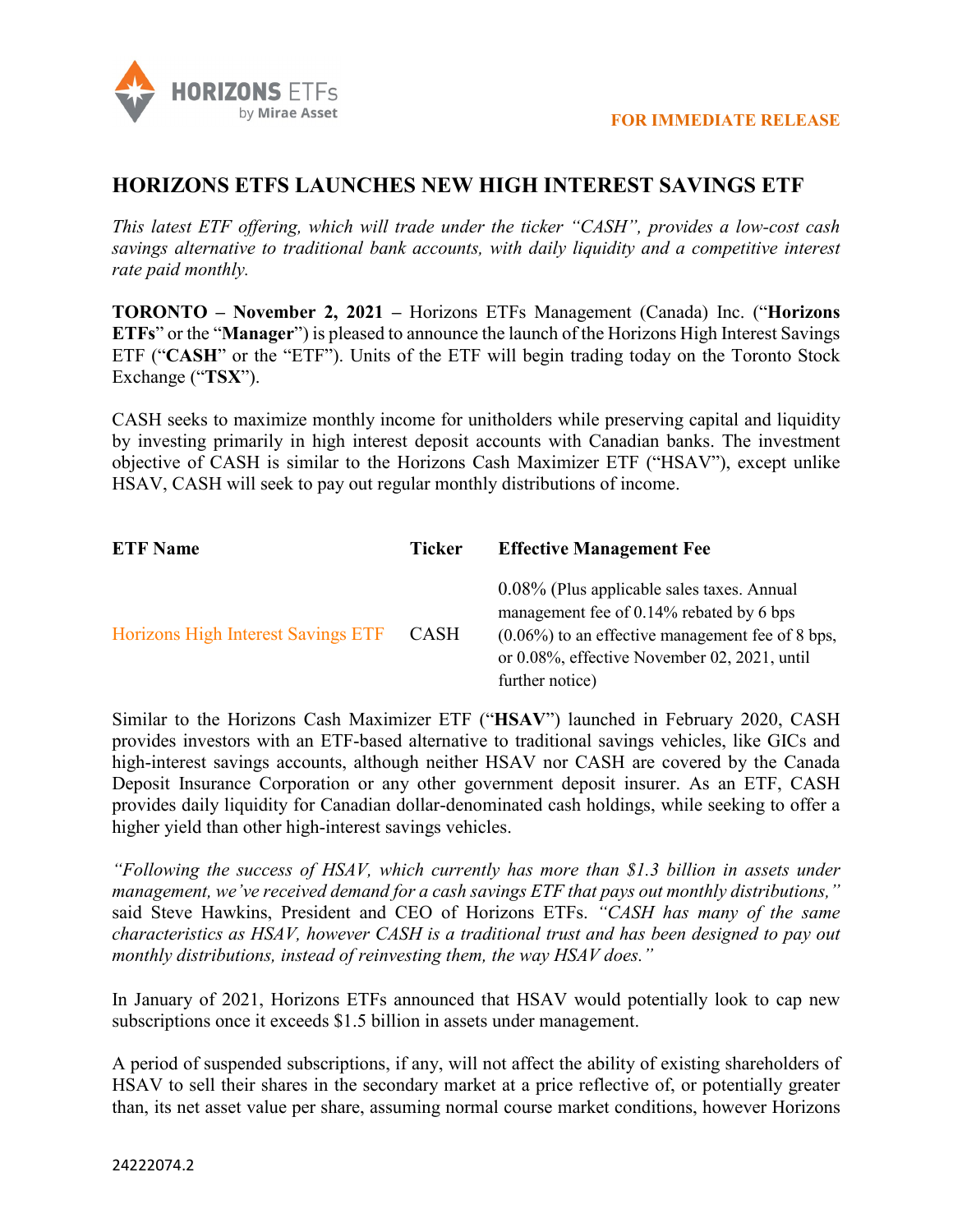

would not be issuing additional new shares meaning HSAV could be expected to trade at a premium to the NAV. CASH will provide ETF investors a comparable alternative to HSAV, if it is capped.

*"We wanted to ensure that Canadian investors continue to have a compelling low-cost cashsavings ETF option if we have to close HSAV to new subscriptions,"* said Mr. Hawkins. *"CASH, with its industry-low management fee of 0.08%\*, should allow our firm to continue to offer an attractive ETF option for investors looking to hold cash in their portfolio and earn a relatively attractive income compared to traditional bank savings accounts."* 

CASH has closed its initial offering of units and will begin trading today on the TSX when the market opens this morning.

## **About Horizons ETFs Management (Canada) Inc. [\(www.HorizonsETFs.com\)](http://www.horizonsetfs.com/)**

Horizons ETFs Management (Canada) Inc. is an innovative financial services company and offers one of the largest suites of exchange traded funds in Canada. The Horizons ETFs product family includes a broadly diversified range of solutions for investors of all experience levels to meet their investment objectives in a variety of market conditions. Horizons ETFs has more than \$20 billion of assets under management and 102 ETFs listed on major Canadian stock exchanges.

**For investor inquiries:** Contact Horizons ETFs at 1-866-641-5739 (toll-free) or (416) 933-5745 [info@horizonsetfs.com](mailto:info@horizonsetfs.com)

## **For media inquiries:**

Contact Jonathan McGuire Assistant Vice President, Corporate Communications Horizons ETFs Management (Canada) Inc. (416) 640-2956 [jmcguire@horizonsetfs.com](mailto:jmcguire@horizonsetfs.com)

• Note: The effective annual management fee of HSAV and CASH is 0.08bps which is the lowest annual management fee for all high-interest savings ETFs in Canada.

Commissions, management fees and expenses all may be associated with an investment in exchange traded products (the "Horizons Exchange Traded Products") managed by Horizons ETFs Management (Canada) Inc. The Horizons Exchange Traded Products are not guaranteed, their values change frequently and past performance may not be repeated. The prospectus contains important detailed information about the Horizons Exchange Traded Products. Please read the relevant prospectus before investing.

Certain statements may constitute a forward-looking statement, including those identified by the expression "expect" and similar expressions (including grammatical variations thereof). The forward-looking statements are not historical facts but reflect the author's current expectations